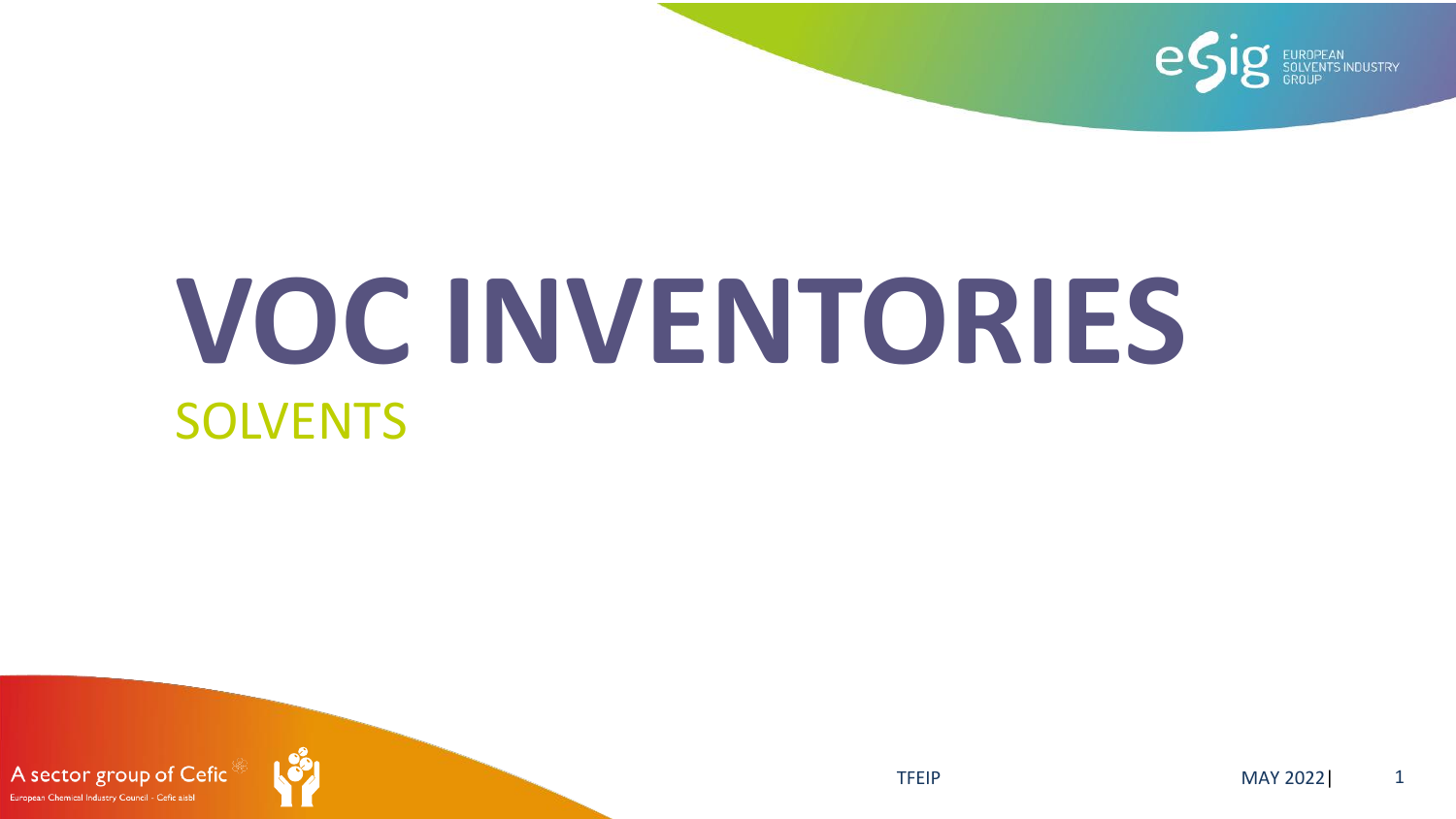

- 1. Info is collected from ESIG members on sales volumes into REACH use markets per Member State *(we just launched data call in for 2021 data)*
- 2. Apply air emission factor for that Use Sector
- 3. Apply Import/Export balances
- The Solvent VOC Emissions for each Use Sector in each country is obtained by multiplying the values in Operation 1 by the emissions factors in Operation 2
- Cover years 2008 /2009 2013/ 2015 onwards
- Full method description in **TECHNICAL PAPER 2015 &** in "Atmospheric Environment" by J Pearson & included in Febr 22in [2.D.3 EMEP/EEA Guidebook, Additional Guidance: Solvent and Product Use](https://www.eea.europa.eu/publications/emep-eea-guidebook-2019/part-b-sectoral-guidance-chapters/2-industrial-processes/2-d-l-other-solvent/2-d-3-emep-eea/view)



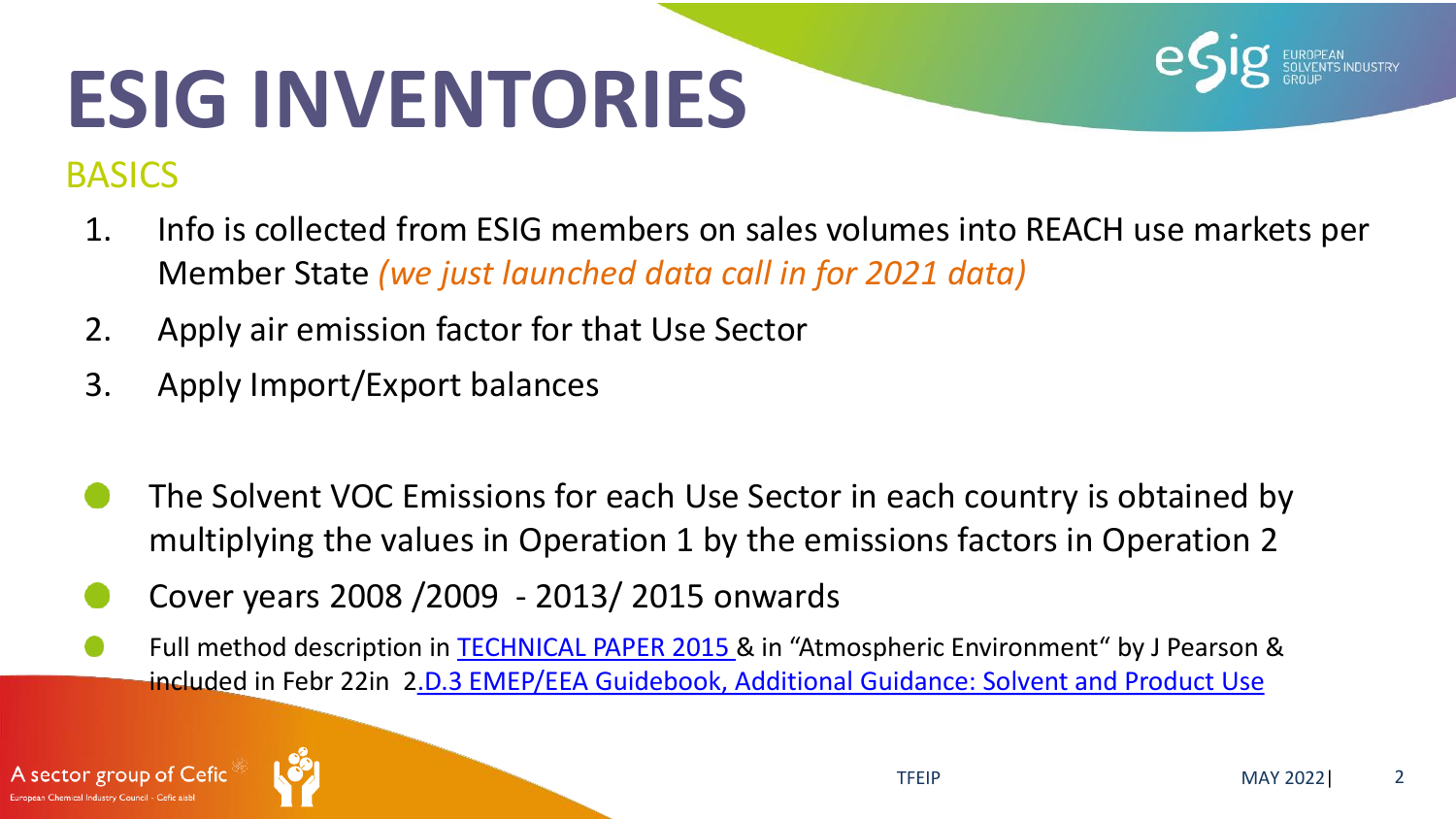### **ESIG INVENTORIES** SHORTCOMINGS

- **Import/export**  no further improvement possible a this stage
- **Confidentiality!**

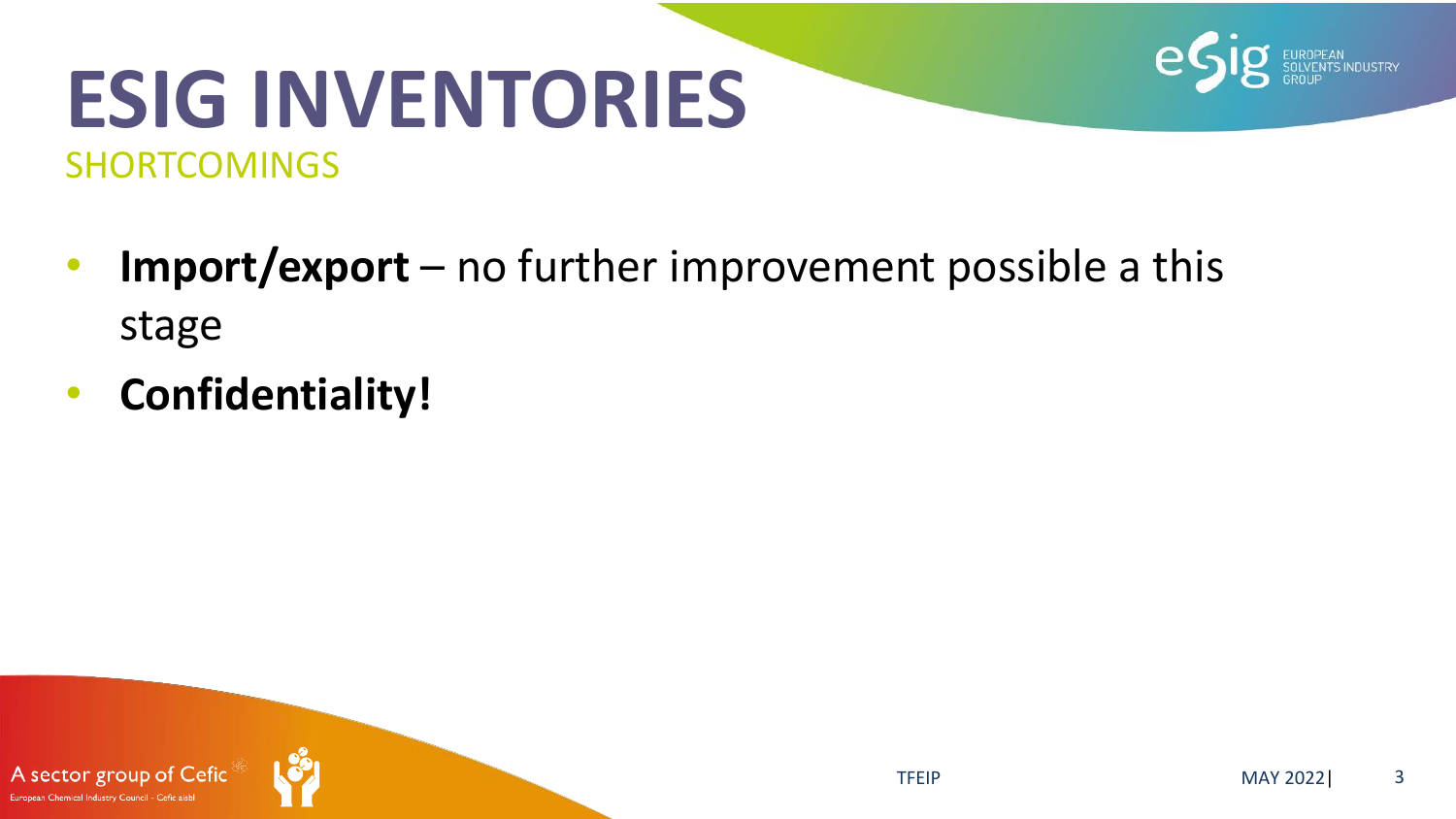## **ESIG INVENTORIES** DOMESTIC USE

Since ESIG data are based on real data from EU solvents manufacturers, the ESIG emission inventories remain a **valuable source of information and can also be used for comparisons**.

### **Member States can obtain more information upon request for**

- full details per REACH category **provided data is not confidential**
- ESIG can provide **per capita Emission Factors per country for domestic solvent emissions based on our data**.



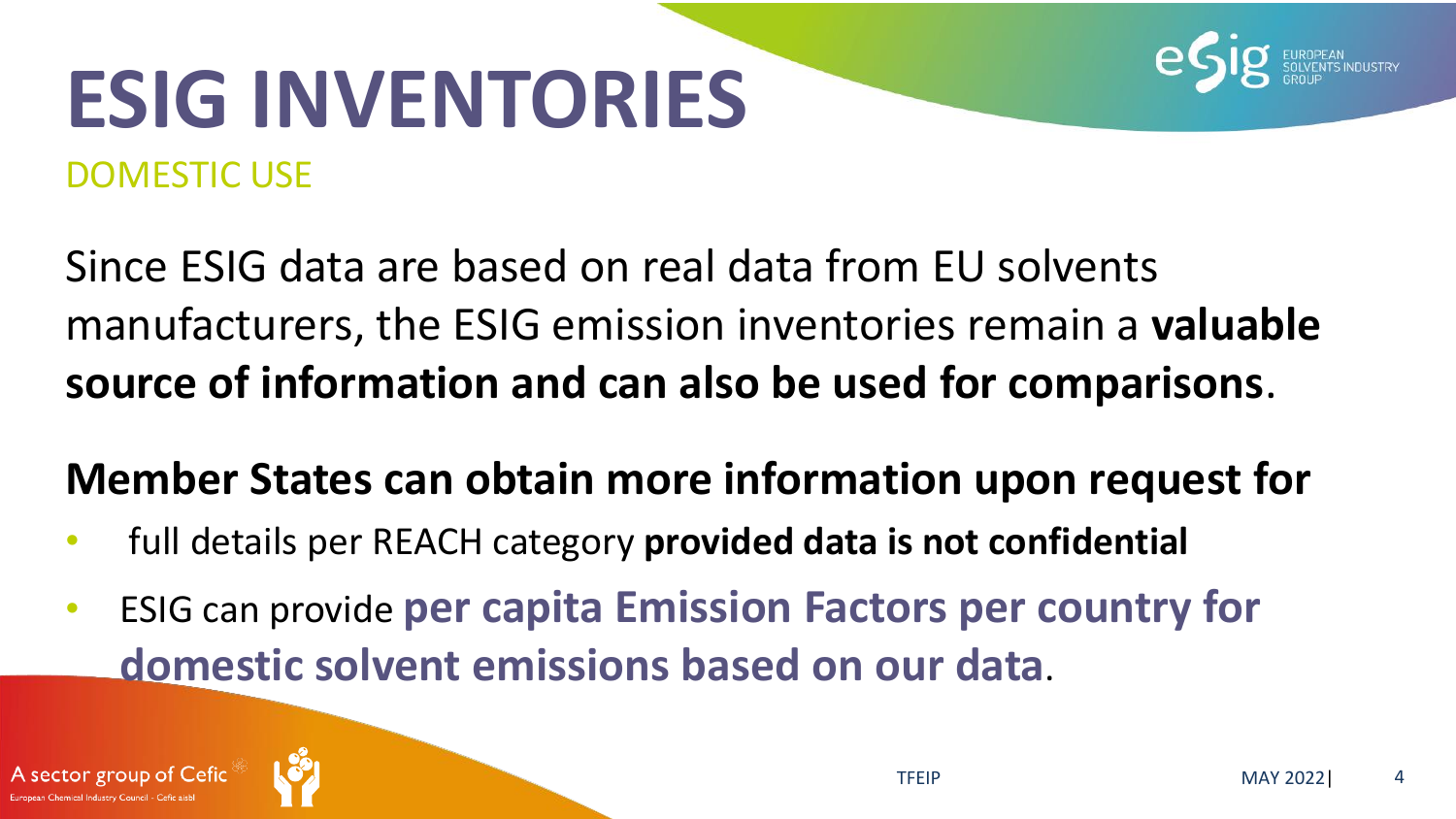## **ESIG INVENTORIES** DOMESTIC USE



- derivation is based on the annex 1 Mapping table: REACH to NFR from the EMPE/EEA air pollutant emission inventory guidebook 2019 , chapter 2.D.3.a.Domestic solvent use.
- FIVE REACH end use categories are attributed entirely or partially to 2D3A Domestic solvent use:

Agrochemical uses/ De-icing/ Cleaning – consumer/professionals / Coatings – consumer/professionals/ Other consumer uses

In order to allow error margins from categories (and despite being reported separately) **emission numbers are taken into account at a 100%.** 

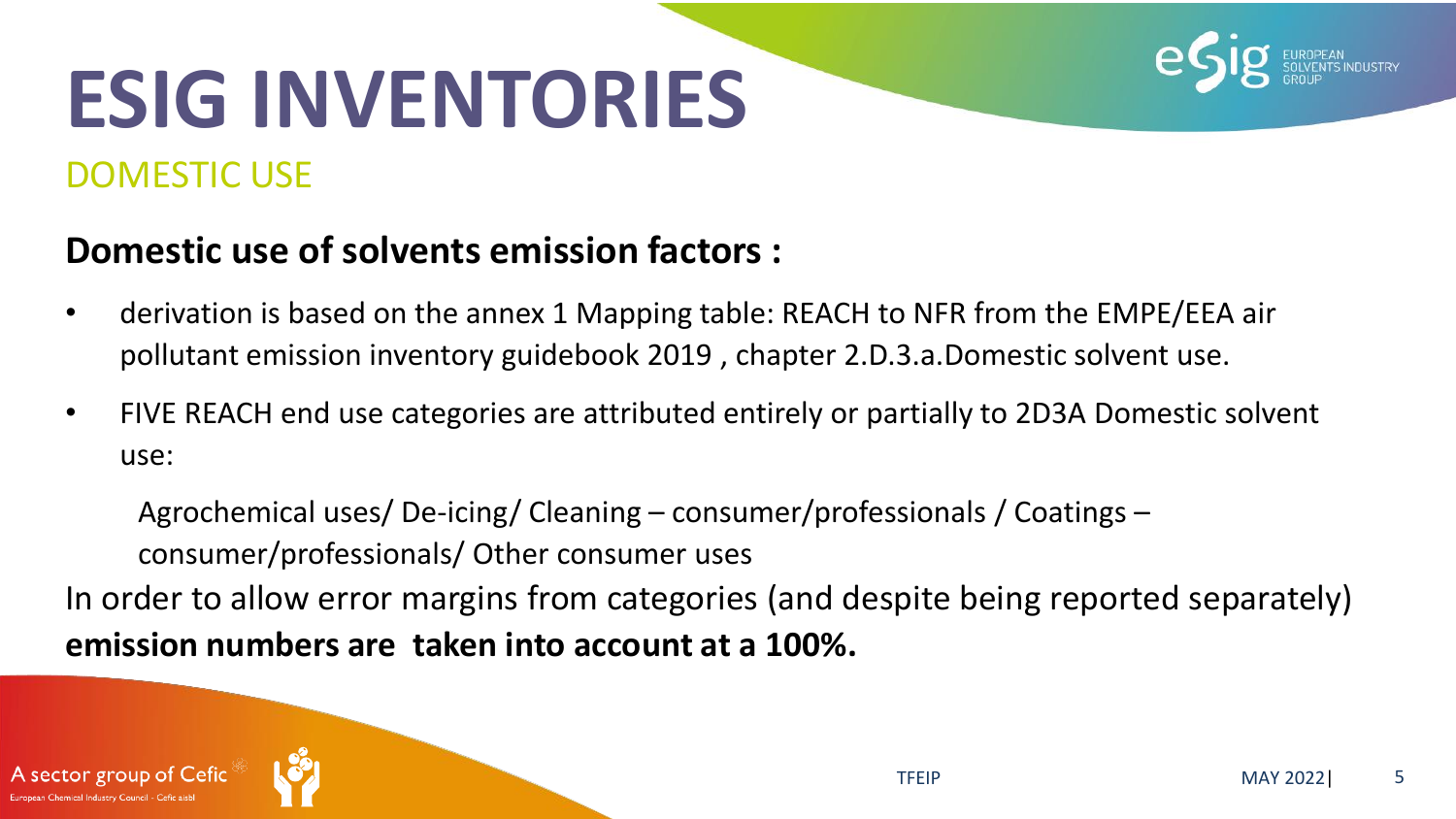#### Table A1.1 Mapping table: REACH to NFR

| <b>REACH end-use sector</b>           | 2D3a  | 2D3b  | 2D3c | 2D3d | 2D3e  | 2D3f | 2D3g  | 2D3h | <b>2D3i</b> |
|---------------------------------------|-------|-------|------|------|-------|------|-------|------|-------------|
| <b>Agrochemical uses</b>              | 100 % |       |      |      |       |      |       |      |             |
| <b>Blowing agents</b>                 |       |       |      |      |       |      |       |      | 100 %       |
| De-icing                              | 50%   |       |      |      |       |      |       |      | 50%         |
| <b>Binder and release agents</b>      |       |       |      |      |       |      |       |      | 100 %       |
| Cleaning industrial and leather       |       |       |      |      |       |      |       |      |             |
| treatment                             |       |       |      |      | 100 % |      |       |      |             |
| Cleaning - professional               |       |       |      |      |       |      |       |      |             |
| consumer                              | 100 % |       |      |      |       |      |       |      |             |
| Coatings - industrial and             |       |       |      |      |       |      |       |      |             |
| adhesives, inks                       |       |       |      | 80 % |       |      |       | 15%  | 5%          |
| Coatings-                             |       |       |      |      |       |      |       |      |             |
| professional/consumer and             |       |       |      |      |       |      |       |      |             |
| thinners, paint industry              | 30%   |       |      | 70 % |       |      |       |      |             |
| <b>Functional solvents (including</b> |       |       |      |      |       |      |       |      |             |
| solvents used in chemical             |       |       |      |      |       |      |       |      |             |
| processes, e.g. process aids,         |       |       |      |      |       |      |       |      |             |
| intermediates, extraction,            |       |       |      |      |       |      |       |      |             |
| dewaxing agents)                      |       |       |      |      |       |      | 100 % |      |             |
| Metal working/rolling                 |       |       |      |      |       |      |       |      |             |
| oils/lubricant uses                   |       |       |      |      |       |      |       |      | 100 %       |
| Oil field chemicals, drilling,        |       |       |      |      |       |      |       |      |             |
| mining, extraction                    |       |       |      |      |       |      |       |      | 100 %       |
| Polymers processing (including        |       |       |      |      |       |      |       |      |             |
| rubber-tyre production) and           |       |       |      |      |       |      |       |      |             |
| industrial resins, synthetic          |       |       |      |      |       |      |       |      |             |
| rubber, process                       |       |       |      |      |       |      | 100 % |      |             |
| Road and construction                 |       | 100 % |      |      |       |      |       |      |             |
| Use as fuel/combustion and            |       |       |      |      |       |      |       |      |             |
| fuel additives                        |       |       |      |      |       |      |       |      | 100 %       |
| <b>Water treatment</b>                |       |       |      |      |       |      |       |      | 100 %       |
| Other consumer uses                   |       |       |      |      |       |      |       |      |             |
| (household, aerosols,                 |       |       |      |      |       |      |       |      |             |
| cosmetics)                            | 100 % |       |      |      |       |      |       |      |             |
| <b>Pharmaceuticals</b>                |       |       |      |      |       |      |       |      |             |
| manufacturing                         |       |       |      |      |       |      | 100 % |      |             |
| Others - please specify below         |       |       |      |      |       |      |       |      | 100%        |



#### **Domestic use of solvents EF:**

- derivation is based on the annex 1 Mapping table: REACH to NFR from the EMPE/EEA air pollutant emission inventory guidebook 2019 , chapter 2.D.3.a.Domestic solvent use.
- FIVE REACH end use categories are attributed entirely or partially to 2D3A Domestic solvent use:
- in order to allow error margins from categories (and despite being reported separately) **emission numbers are taken into account at a 100%.**

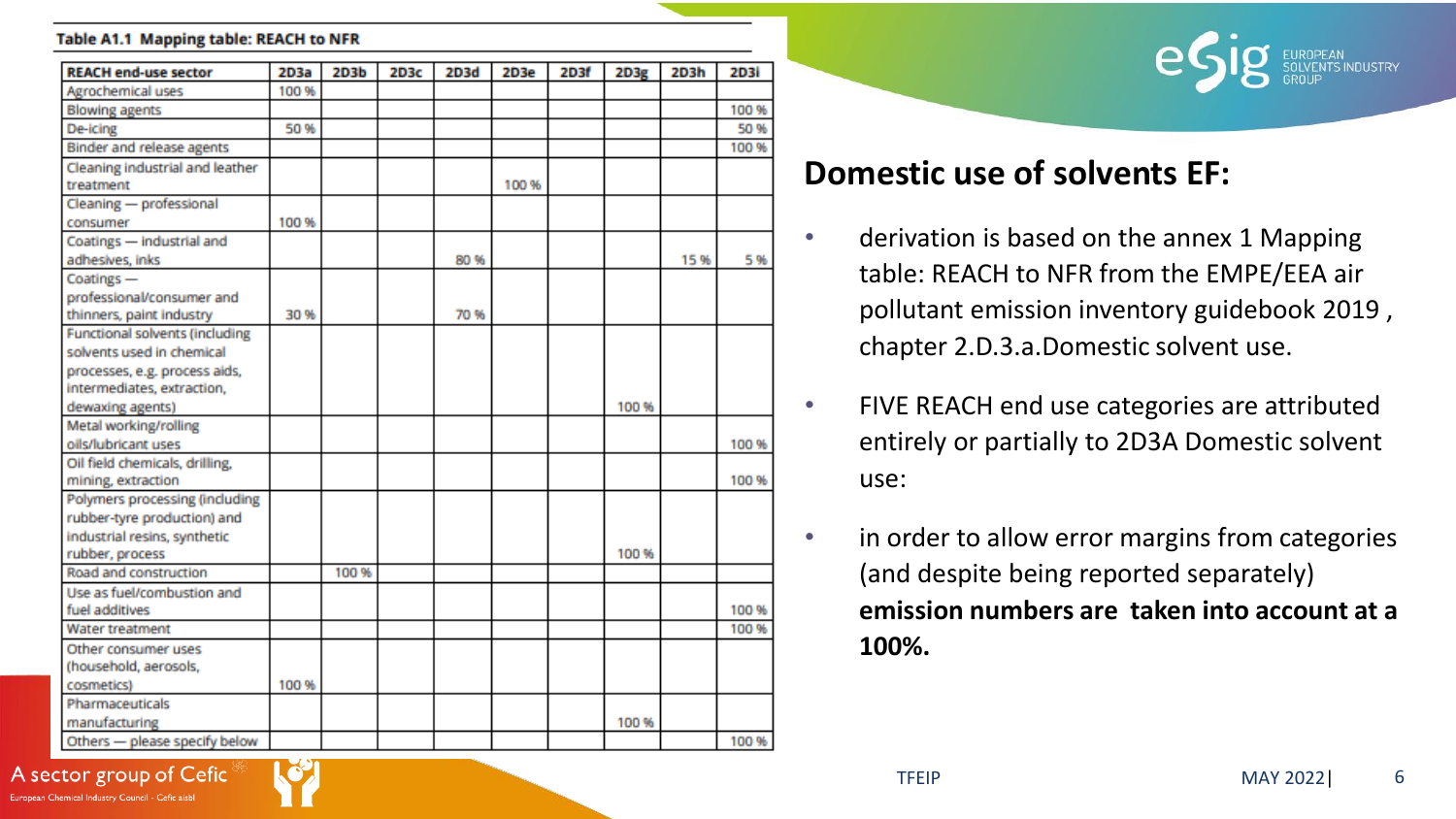A<sub>s</sub> Euron



|                                                                     |                         |                     | 2018         |                                      |             |  |
|---------------------------------------------------------------------|-------------------------|---------------------|--------------|--------------------------------------|-------------|--|
| <b>SPAIN 2018</b>                                                   |                         | emission factor     | <b>SALES</b> | Emission before IE Emission after IE |             |  |
|                                                                     |                         | see technical paper | <b>Iton</b>  | Iton                                 | Iton        |  |
| Agrochemical uses                                                   |                         | <b>CONF</b>         | <b>CONF</b>  | <b>CONF</b>                          |             |  |
| <b>Binder and Release Agents</b>                                    |                         | <b>CONF</b>         | <b>CONF</b>  | <b>CONF</b>                          |             |  |
| <b>Blowing Agents</b>                                               |                         | <b>CONF</b>         | <b>CONF</b>  | <b>CONF</b>                          |             |  |
| Cleaning Industrial + Leather treatment, electronics, semiconductor | 0.75                    | 22,277.41           | 15,594.19    | 24,233.29                            |             |  |
| Cleaning-Professional Cons                                          |                         | 0.5                 | 1,054.86     | 527.43                               | 814.96      |  |
| Coatings-Industrial + adhe                                          | 2018                    | 0.75                | 120,430.61   | 90,322.95                            | 140,414.97  |  |
| Coatings-Professional/Con                                           | <b>NMVOC kt</b>         | 0.75                | 20,743.75    | 15,557.81                            | 24,194.21   |  |
| De-Icing                                                            | 76.30                   | $\mathbf{1}$        | 1,417.05     | 1,417.05                             | 2,201.20    |  |
| Functional Solvents (inc. so                                        |                         | 0.1                 | 62,024.80    | 6,202.48                             | 9,606.82    |  |
| Metal working/rolling oils/                                         | <b>Population:</b>      | 0                   | 9,693.62     |                                      |             |  |
| Oil field chemicals-drilling-                                       | 46.66                   | $\boldsymbol{0}$    | <b>CONF</b>  |                                      |             |  |
| Other consumer uses (hou                                            | <b>EF for domestic:</b> | 0.75                | <b>CONF</b>  | <b>CONF</b>                          | <b>CONF</b> |  |
| Pharmaceuticals manufact                                            | 1.635                   | 0.3                 | 20,216.27    | 6,064.88                             | 9,427.09    |  |
| Polymers Processing (inc.ru                                         |                         | 0.1                 | 35,313.83    | 3,531.38                             | 5,485.14    |  |
| Road and construction                                               |                         | 0.95                | <b>CONF</b>  | <b>CONF</b>                          | <b>CONF</b> |  |
| Use as Fuel/Combustion + Fuel additives                             | 0.025                   | <b>CONF</b>         | <b>CONF</b>  | <b>CONF</b>                          |             |  |
| <b>Water Treatment</b>                                              | 0.05                    | <b>CONF</b>         | <b>CONF</b>  | <b>CONF</b>                          |             |  |
| Ethanol                                                             |                         | 0.9                 | 32.12        | 28.91                                | 45.29       |  |
| ector group of Cefic                                                |                         |                     | 378,273.27   | 187,936.82                           | 292,058.70  |  |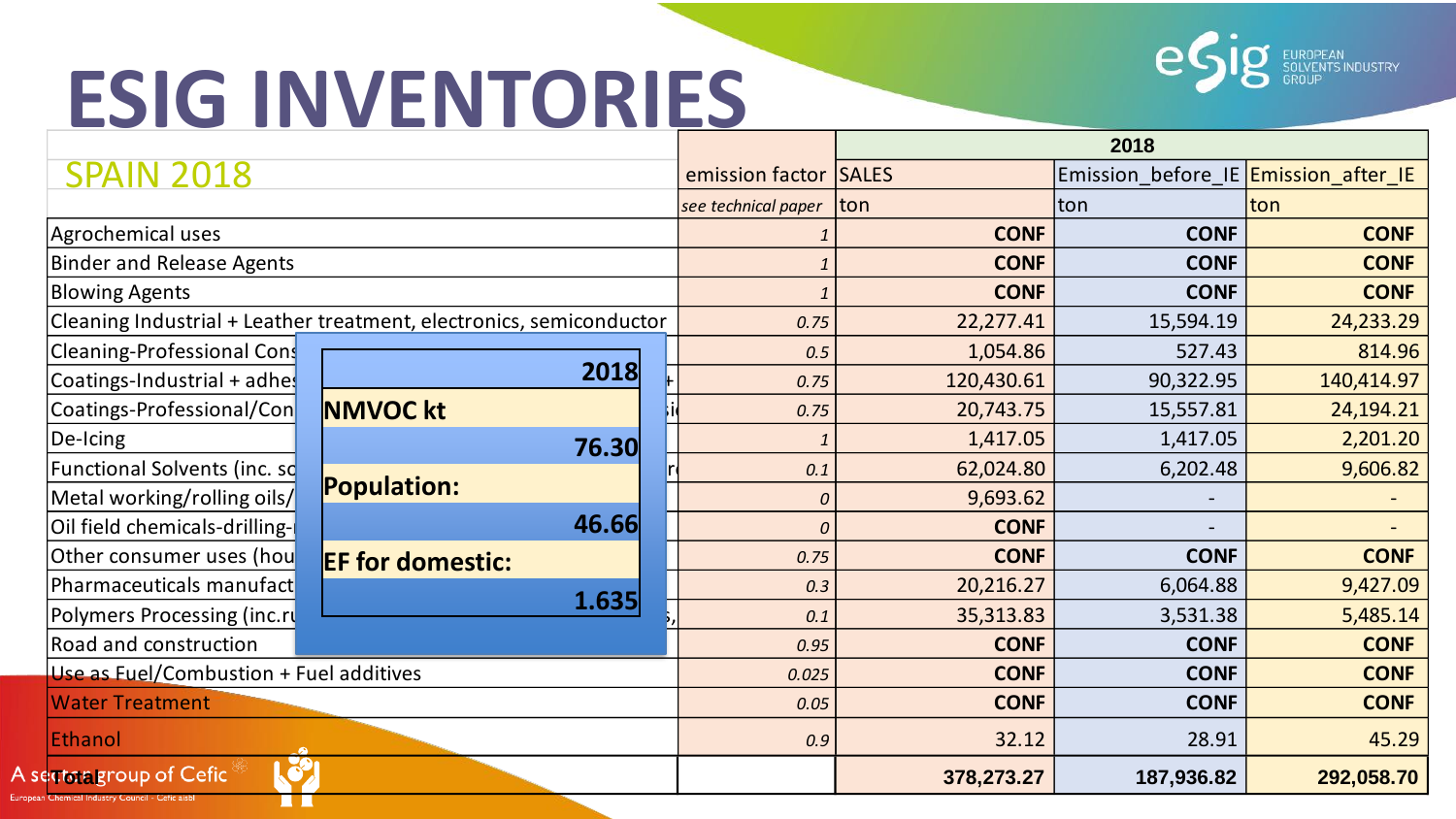

|                          |                                                      |                |                 | emission     |                    | <b>NMVOC</b> |
|--------------------------|------------------------------------------------------|----------------|-----------------|--------------|--------------------|--------------|
|                          | <b>SPAIN 2019</b>                                    |                |                 | factor (see  |                    | emission     |
|                          | <b>End-use sector</b>                                |                | <b>Sales in</b> | technical    | <b>NMVOC (ton)</b> | ton] after   |
|                          |                                                      |                | [ton]           | paper)       | before IE          | lΙE          |
| <b>Agrochemical uses</b> |                                                      |                | 7102.03         |              | 7102.03            | 11516.41     |
| <b>Blowing Agents</b>    |                                                      |                | 8821.66         |              | 8821.66            | 14304.91     |
| De-lo                    |                                                      |                | 2175.73         |              | 2175.73            | 3528.10      |
| Bind                     |                                                      |                | 2078.84         |              | 2078.84            | 3370.98      |
| Clea                     | 2019                                                 |                | 12861.65        | 0.7          | 9003.16            | 14599.21     |
| <b>Clea</b>              | <b>NMVOC kt</b>                                      |                | 2528.61         | 0.5          | 1264.30            | 2050.15      |
| Coat                     |                                                      |                | 82913.35        | 0.75         | 62185.01           | 100837.12    |
| Coat                     | 64.17                                                |                | 14336.20        | 0.75         | 10752.15           | 17435.33     |
| Fund                     | Population 2019:                                     |                | 46657.72        | 0.1          | 4665.77            | 7565.86      |
| Met                      | 47.33                                                |                | 5843.71         |              | 0.00               | 0.00         |
| Oil fi                   |                                                      |                | 4371.07         |              | 0.00               | 0.00         |
| Poly                     | <b>EF for domestic:</b>                              | strial resins, |                 |              |                    |              |
| syntl                    | 1.356                                                |                | 25804.69        | 0.1          | 2580.47            | 4184.40      |
| Road                     |                                                      |                | 853.64          | 0.95         | 810.96             | 1315.02      |
|                          | Use as nuelly computed in the determinance of        |                | 14967.61        | 0.0025       | 37.42              | 60.68        |
| <b>Water Treatment</b>   |                                                      |                | 3284.18         | 0.05         | 164.21             | 266.28       |
|                          | Other consumer uses (household, aerosols, cosmetics) |                | 20306.59        | 0.9          | 18275.93           | 29635.63     |
|                          | Pharmaceuticals manufacturing                        |                | 15770.79        | 0.3          | 4731.24            | 7672.02      |
| Ethanol                  |                                                      |                | 32324.87        | 0.9          | 29092.38           | 47175.23     |
|                          | ector group of Cefic<br>$\mathbf{C}$                 |                |                 | <b>TFEIP</b> |                    | MAY 2022     |

A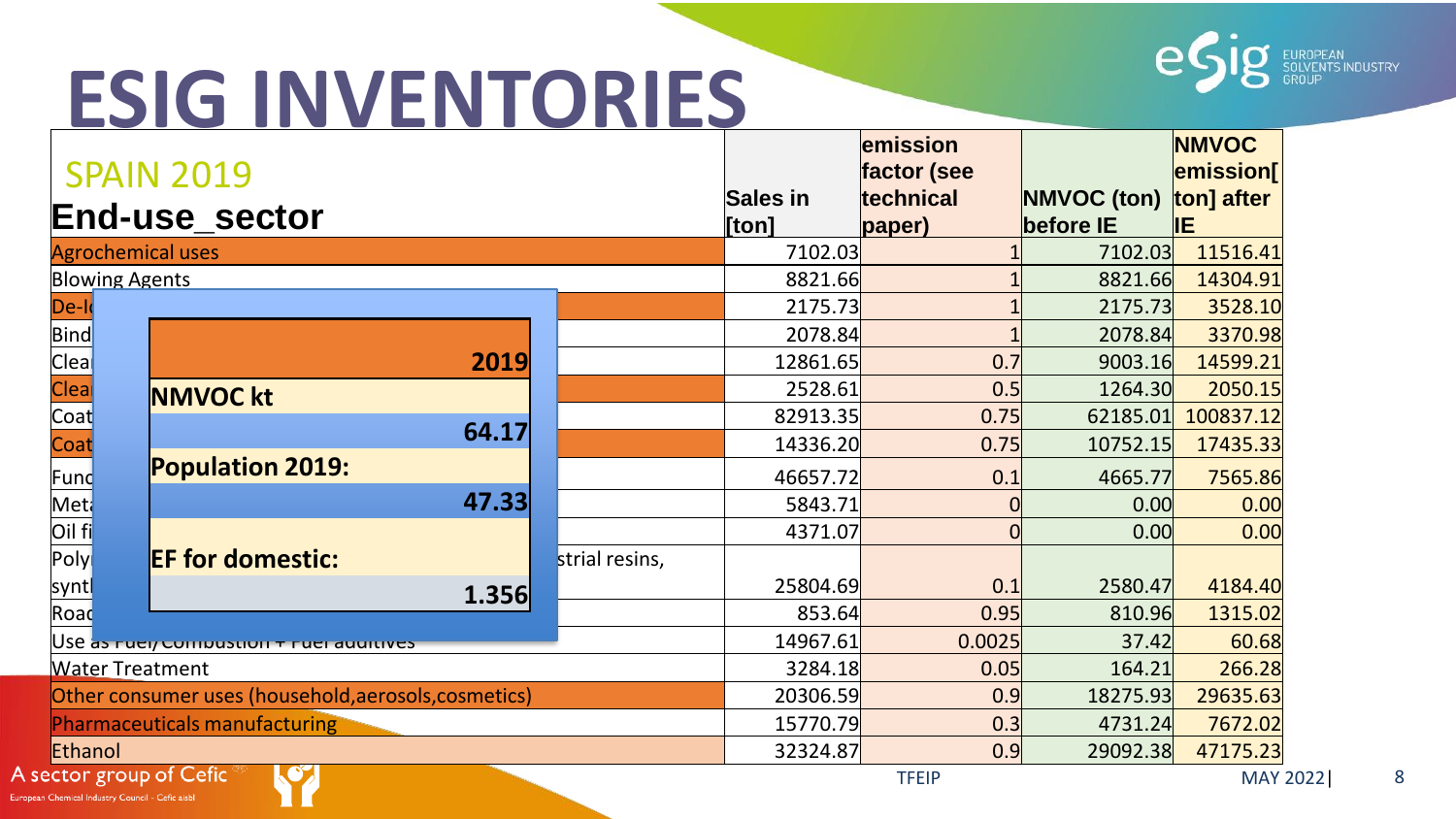### DOMESTIC USE

Since ESIG data are based on real data from EU solvents manufacturers, the ESIG emission inventories

remain a **valuable source of information and can also be used for comparisons**.

ESIG can provide **per capita Emission Factors per country for domestic solvent emissions based on our data**

### **We propose**

- **to further update the domestic solvent chapter in the EMEP/EEA guidebook**
- **use a three year average (or more) to add EF per country into the EMEP guidebook**



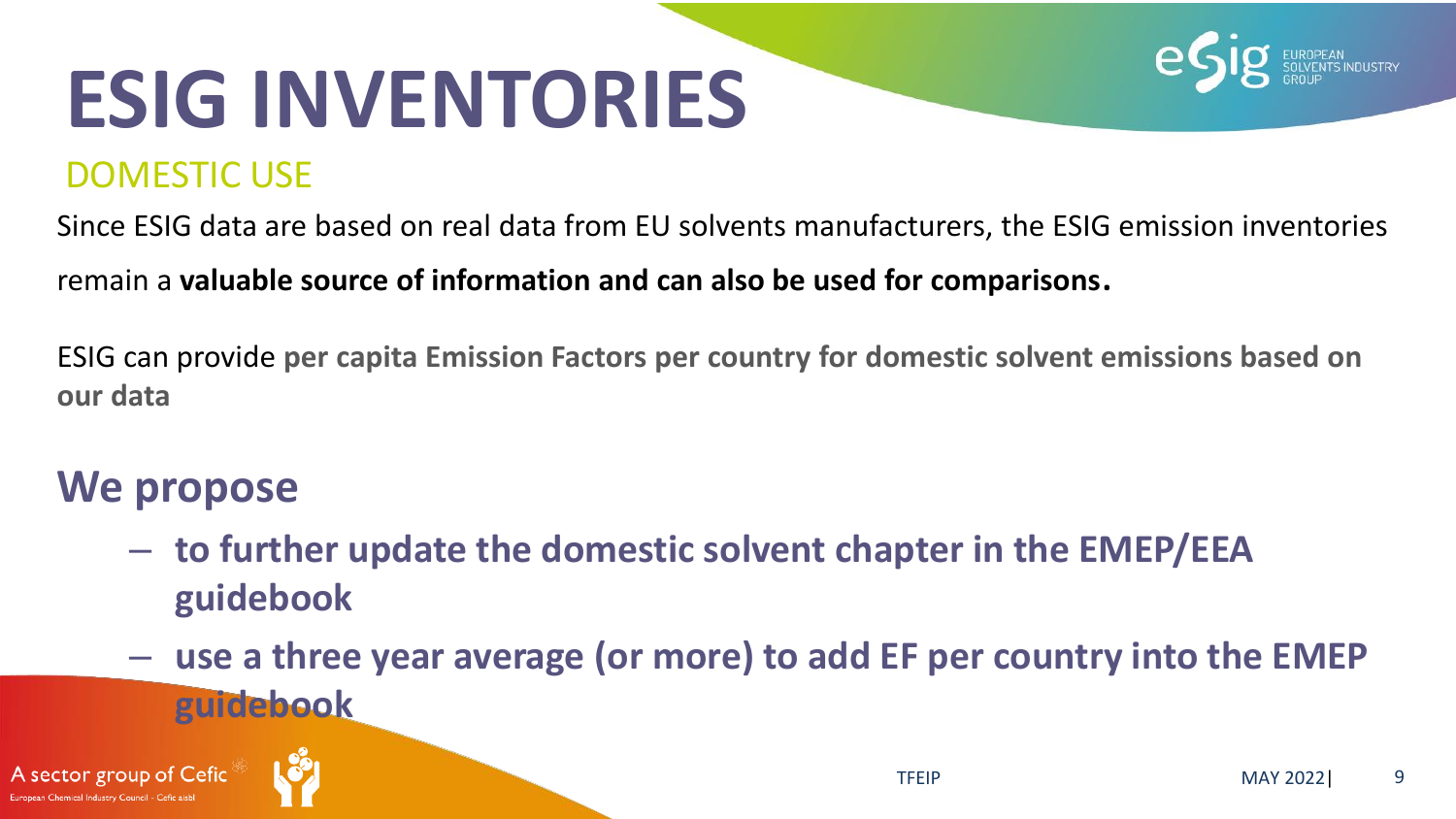



- Yellow: without ethanol
- with ethanol & at which % *to be discussed*
- Current:
	- 1.8 kg/capita for western EU Member States
	- 1.2 kg/capita for other countries

A sector group of Cefic European Chemical Industry Council - Cefic aisbl